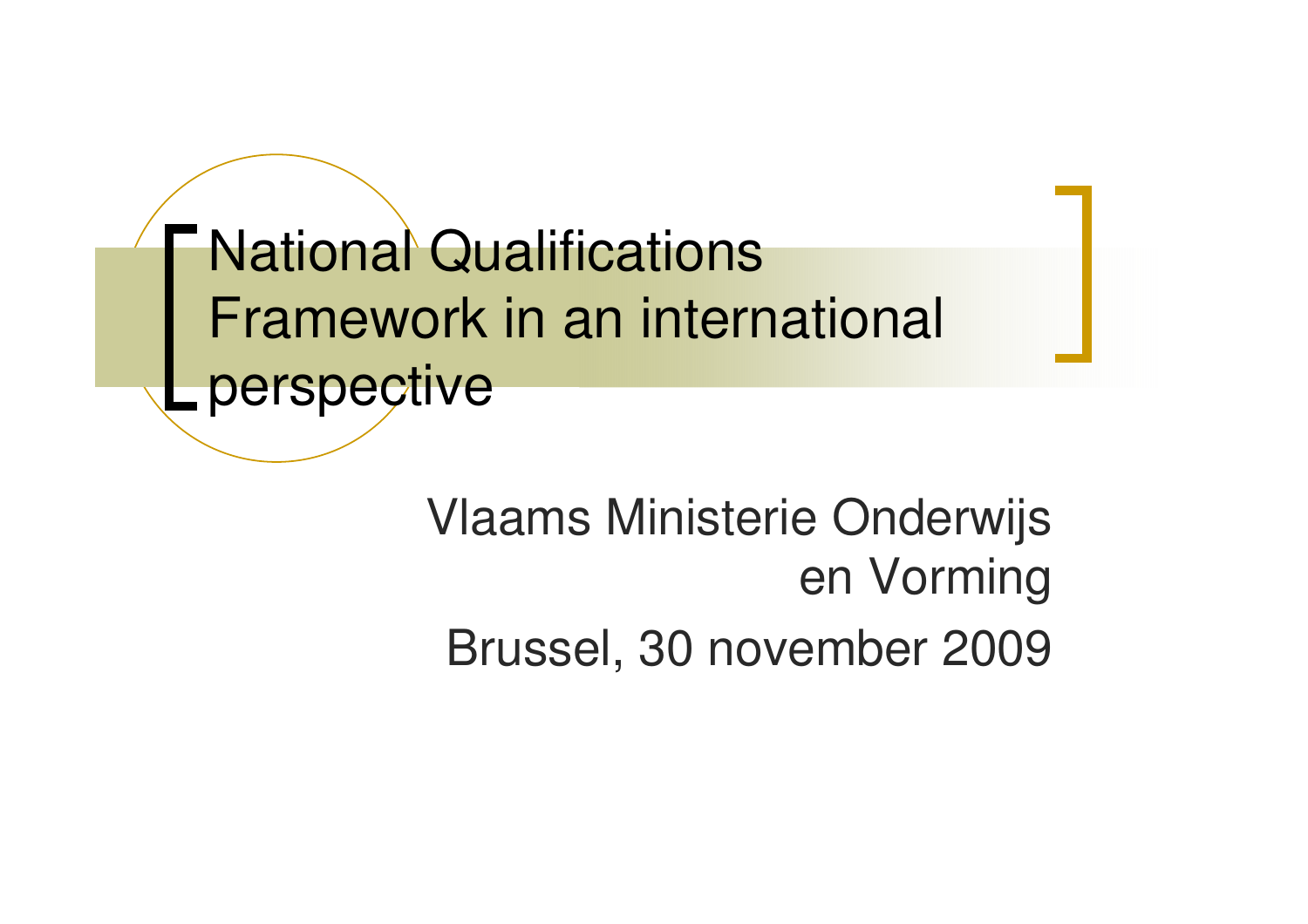### Internationaal perspectief

- **Afstemming op Europese** ontwikkelingen: EQF, ECVET, EQARF
- **European Training Foundation: QF's in** de partnerlanden en daarbuiten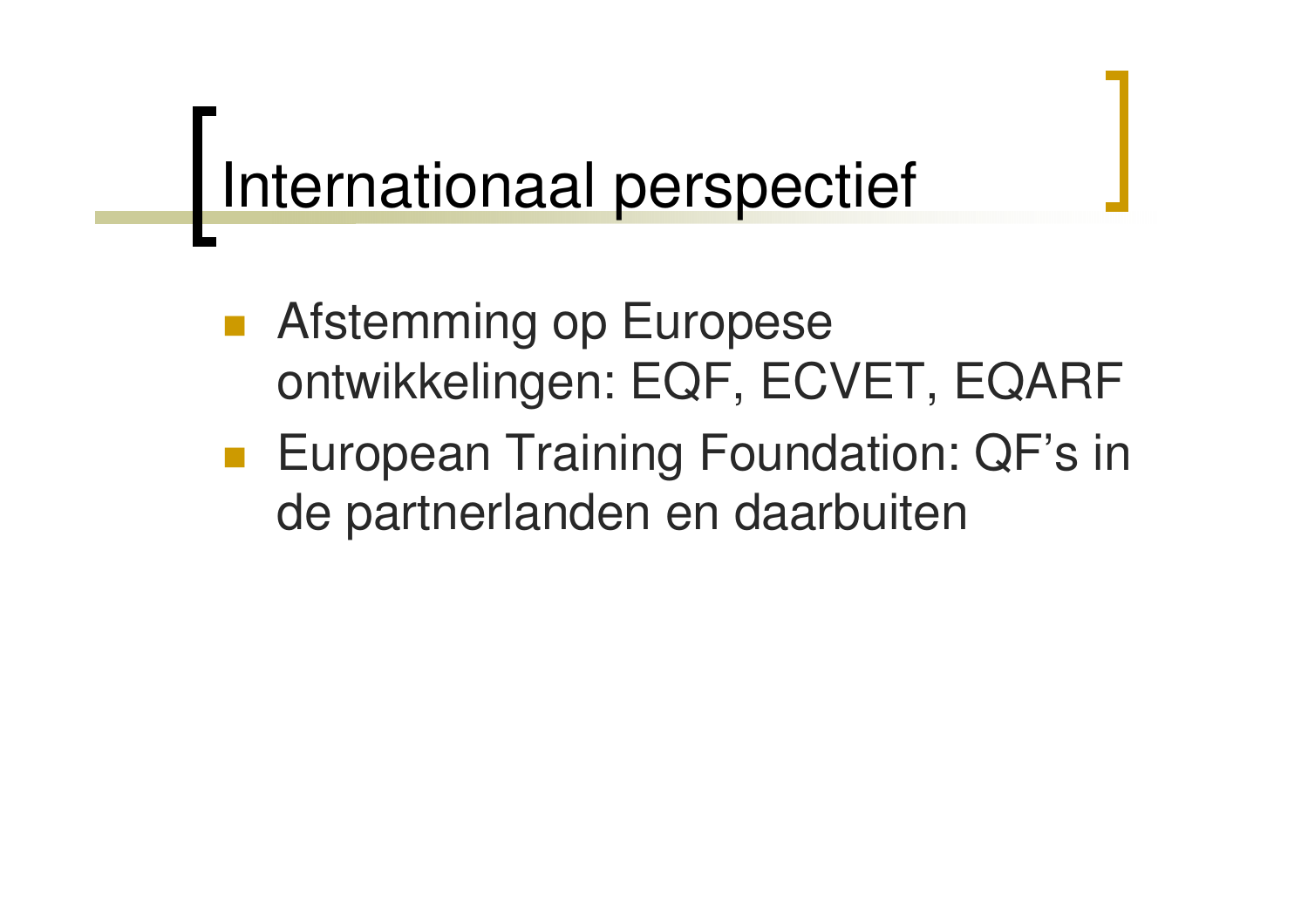### National Qualifications Frameworks

- $\mathcal{L}_{\mathcal{A}}$ **Filter From a worldwide perspective:** 
	- $\circ$  09u50-10u20: World wide qualifications framework developments and (V)ET reforms: some early findings (*Arjen Deij, ETF Expert*)
	- $\Omega$  10u20-10u50: The Australian Qualifications Framework and EQF (*Prof. Jack Keating, Graduate School of Education, University of Melbourne*)
- $\mathcal{L}_{\mathcal{A}}$ **Filter From a European perspective:** 
	- $\circ$  11u20-11u50: Qualifications Frameworks in the European Higher Education Area (*Sjur Bergan, Head of Department of Higher Education and History Teaching, Council of Europe)*
	- $\circ$  11u50-12u20: European Qualifications Framework for lifelong learning: the relation between the European metaframework and the national frameworks (*Carlo Scatoli, Head of the Qualifications Sector - DG Education and Culture, European Commission*)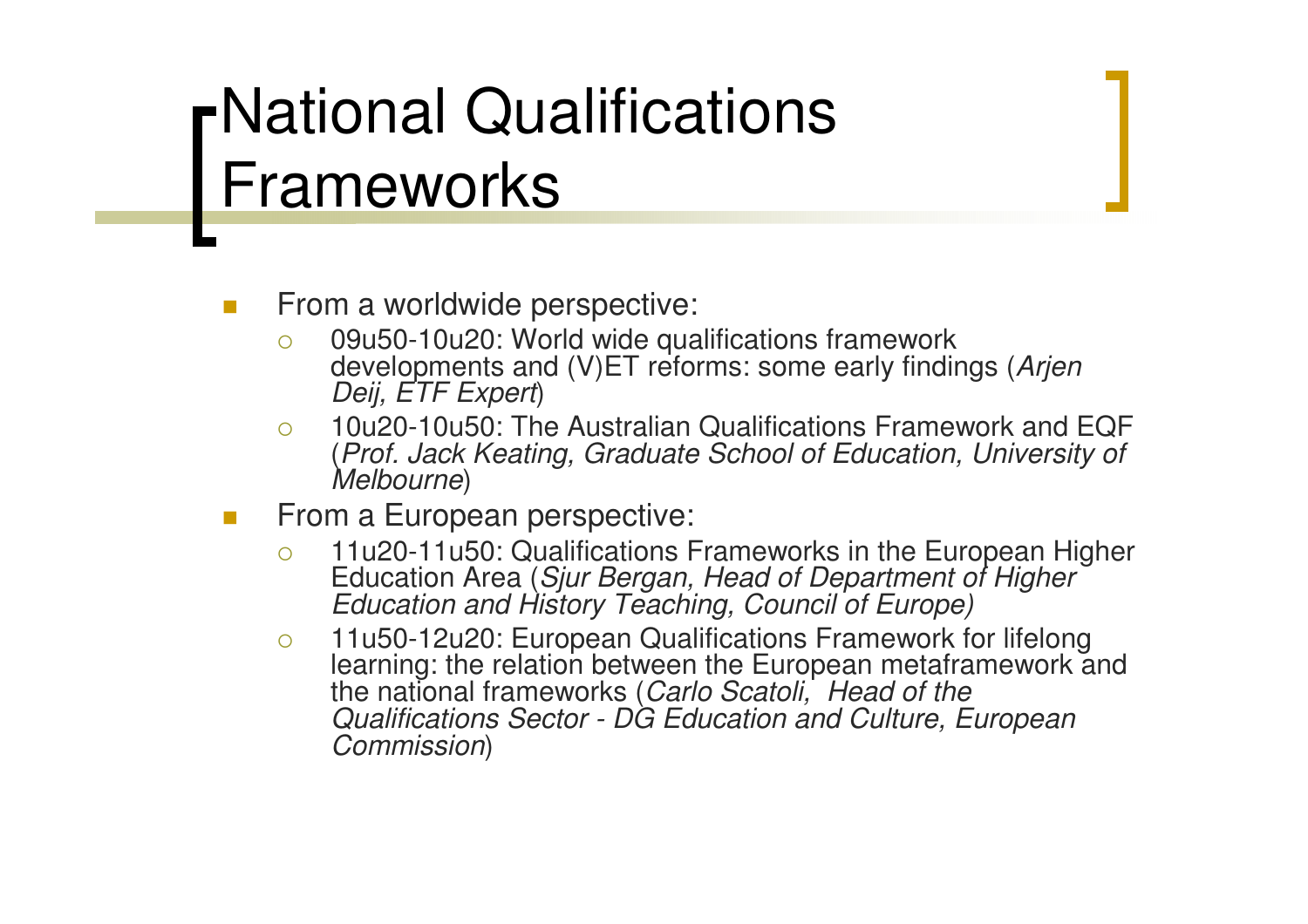#### National Qualifications Frameworks

- European developments: two cases
	- $\overline{O}$  13u45-14u10: The Spanish VET Qualifications Framework and the cooperation with social partners (*Luis Garcia Molina, Jefe de Servicio de Innovacion, Calidad y Evaluacion del INCUAL)*
	- o 14u10-14u30: The referencing of the Irish National Framework of Qualifications to EQF *(Jim Murray, Chief Executive of the National Qualifications Authority of Ireland)*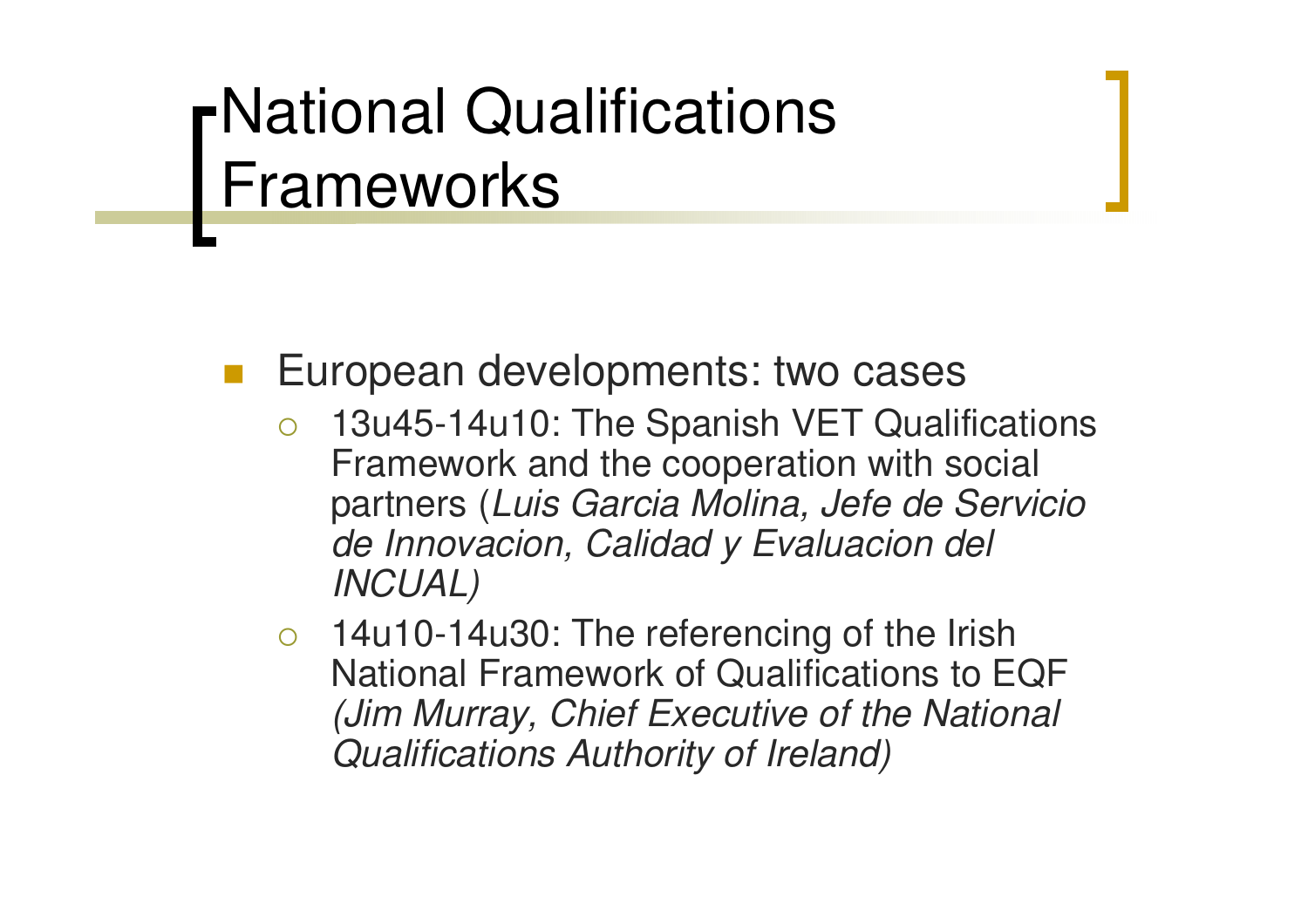### Focus on the Flemish Qualifications Framework

- **T** ■ 14u30-14u50: The development process and objectives of the Flemish Qualifications Framework (*Rita Dunon, Project Strategic Education and Training Policy)*
- $\mathcal{L}_{\mathcal{A}}$  15u20- 16u20: Roundtable: the future applications of the Flemish Qualifications Framework in different contexts
	- $\circ$ *Moderator: Jo De Ro - Agency for Educational Communication*
	- $\Omega$  *Panel:*
		- П *Micheline Scheys – Project Strategic Education and Training Policy;*
		- $\mathbf{r}$  *Mireille Gillebeert – Flemish Public Employment and Vocational Training Service;*
		- $\mathcal{L}^{\mathcal{A}}$  *An Vrancken – Agency for Social-Cultural Work for Young People and Adults;*
		- $\sim$ *Paul Eliaerts – Flemish Sports Administration;*
		- $\mathcal{L}_{\mathrm{eff}}$ *Mireille Déziron – Jobpunt Vlaanderen*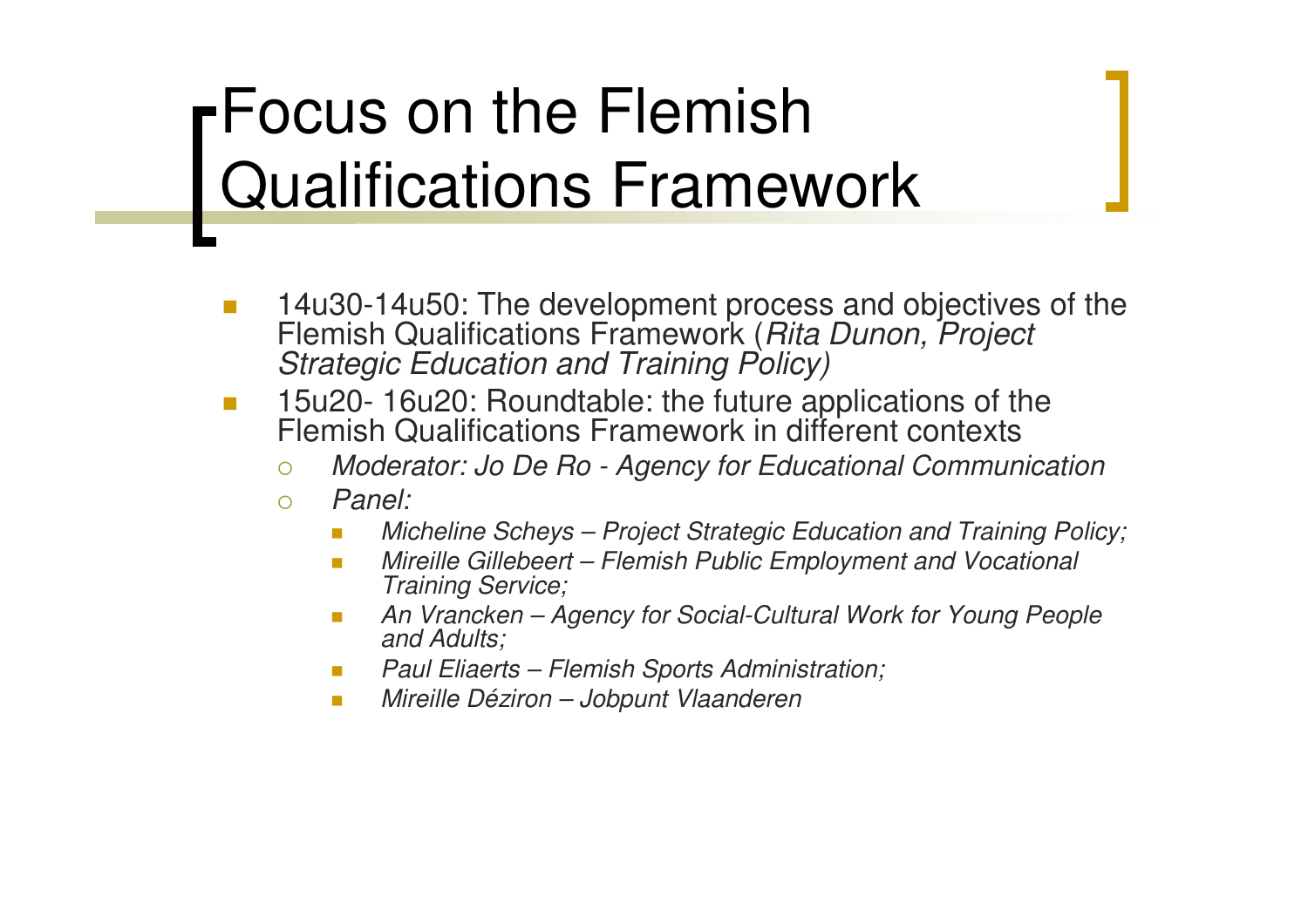### Focus on the Flemish Qualifications Framework

- 16u20-16u40: Reflection on the Flemish Qualifications Framework from an international perspective (*Jens Bjornavold, Cedefop - European Centre for Development of Vocational Training)*
- in.<br>Ma 16u40-17u00: Closing address (*Pascal Smet, Flemish Minister of Education, Youth, Equal Opportunities and Brussels)*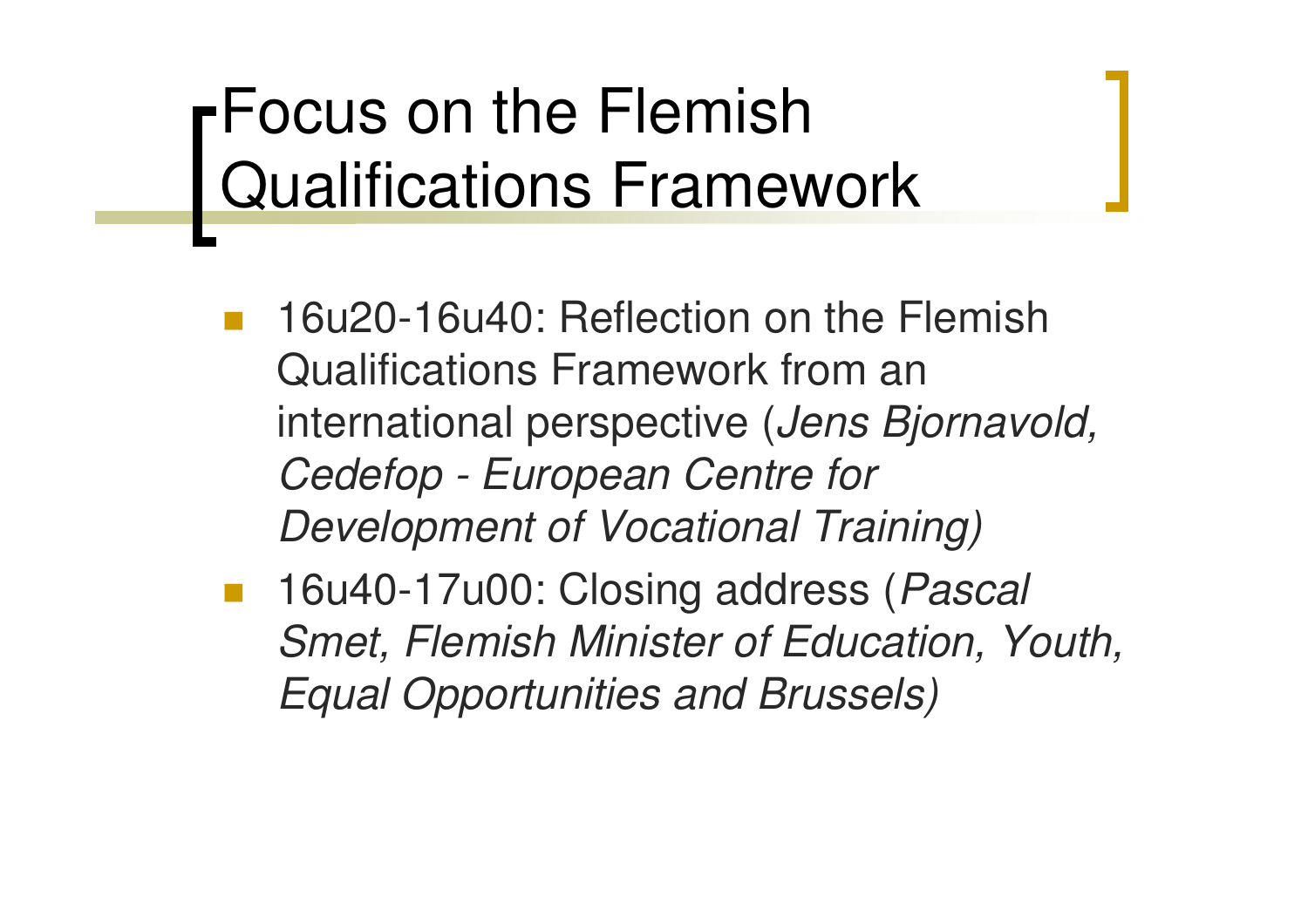### Vlaams kwalificatieraamwerk <sup>=</sup> mijlpaal

- Onderwijs en Vorming moeten op leerresultaten richten
- **Kwalificaties verduidelijken:** 
	- $\bigcirc$ waartoe opleidingen / leerprocessen leiden;
	- $\overline{O}$  welke competenties (vaardigheden, kennis en attitudes) mensen bezitten
- Nieuw onderwijskundig paradigma
- Belangrijke maatschappelijke verandering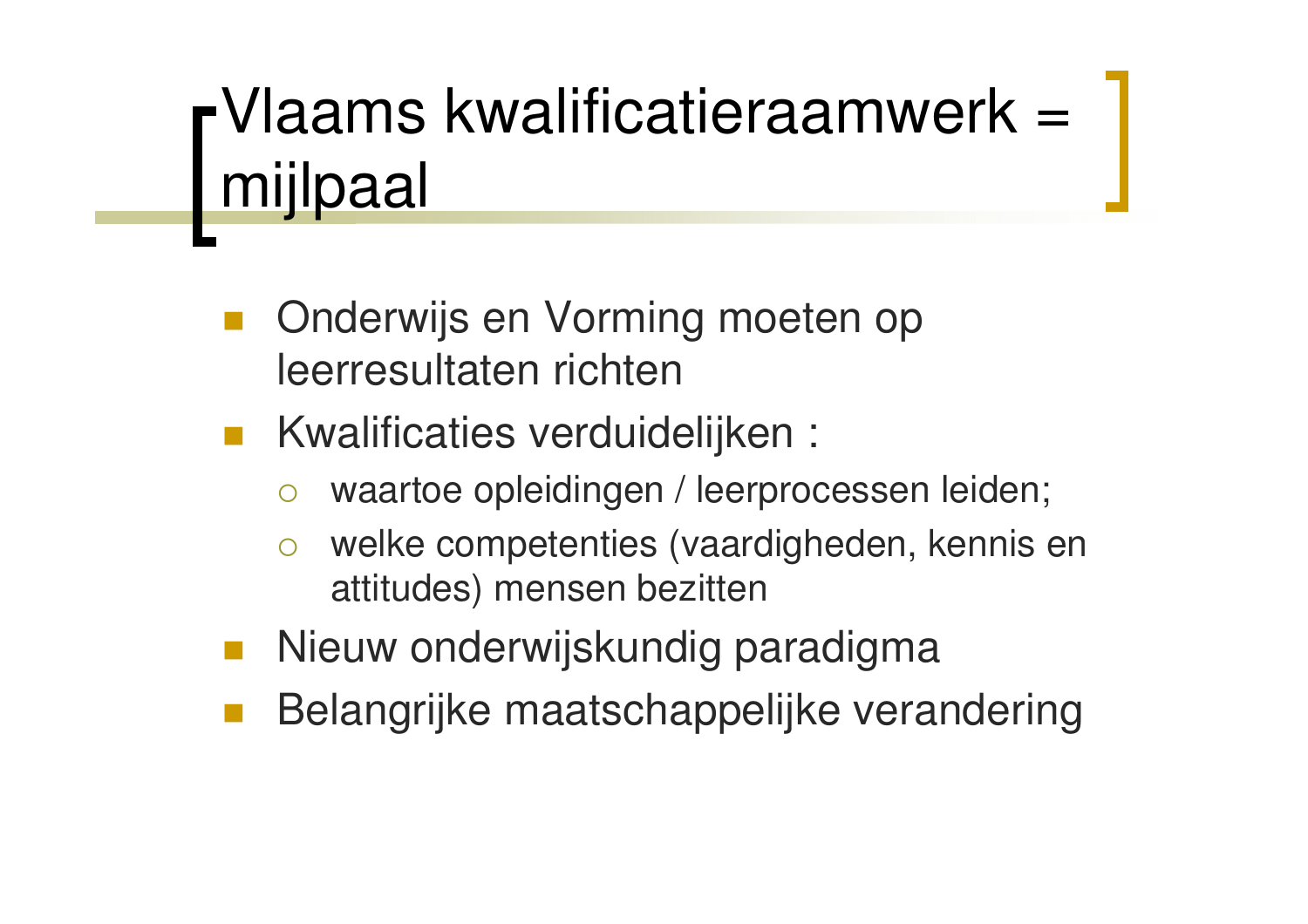Enkele aandachtspunten voor de toekomst

- **Credits**
- **Kwaliteitszorg**
- Loopbaanplanning
- **Communicatie**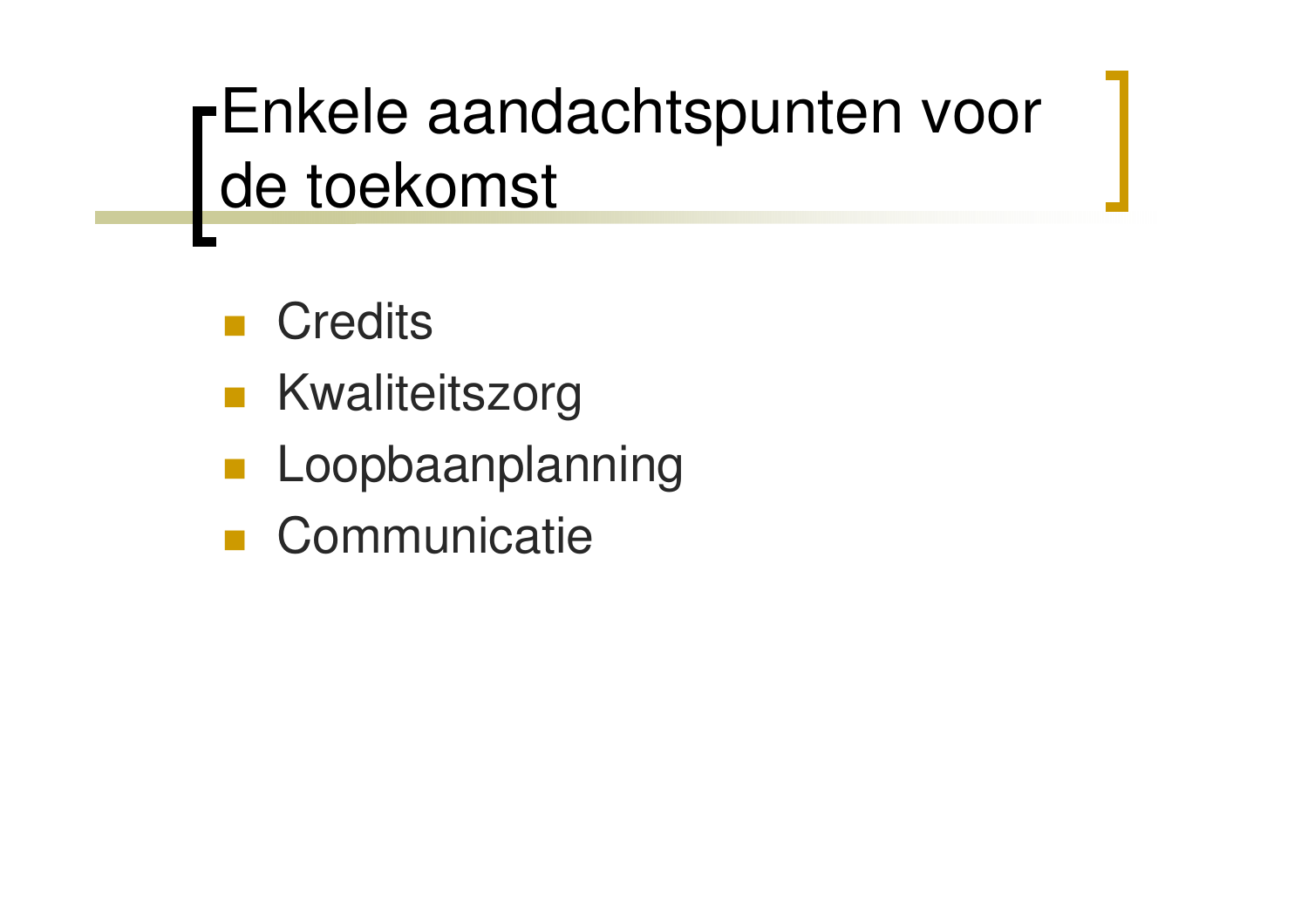## **Credits**

 Vergelijkbaarheid van kwalificaties in binnen- en buitenland

**ECVET, ECTS**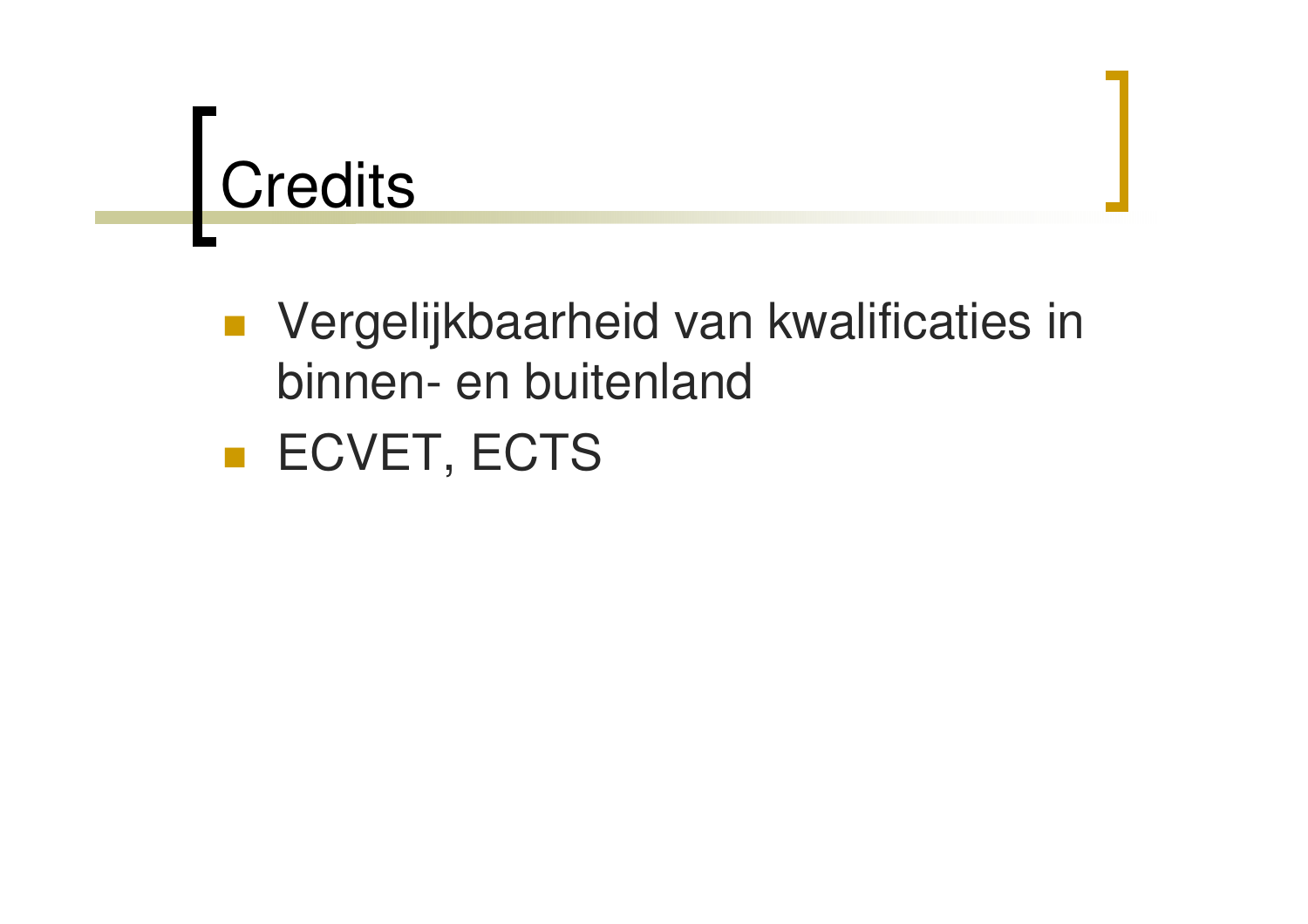### Kwaliteitszorg

- Sleutel tot vertrouwen in en validiteit van kwalificaties
- **EQARF: niet ver genoeg**
- **Criteria voor een geïntegreerd** kwaliteitszorgsysteem toepasbaar op:
	- $\bigcirc$  alle niveaus en in alle sectoren van onderwijs en vorming;
	- $\bigcirc$ procedures van erkenning van competenties
- **Brugge, december 2010: "Transparency and** Quality as interface between VET, general and higher education"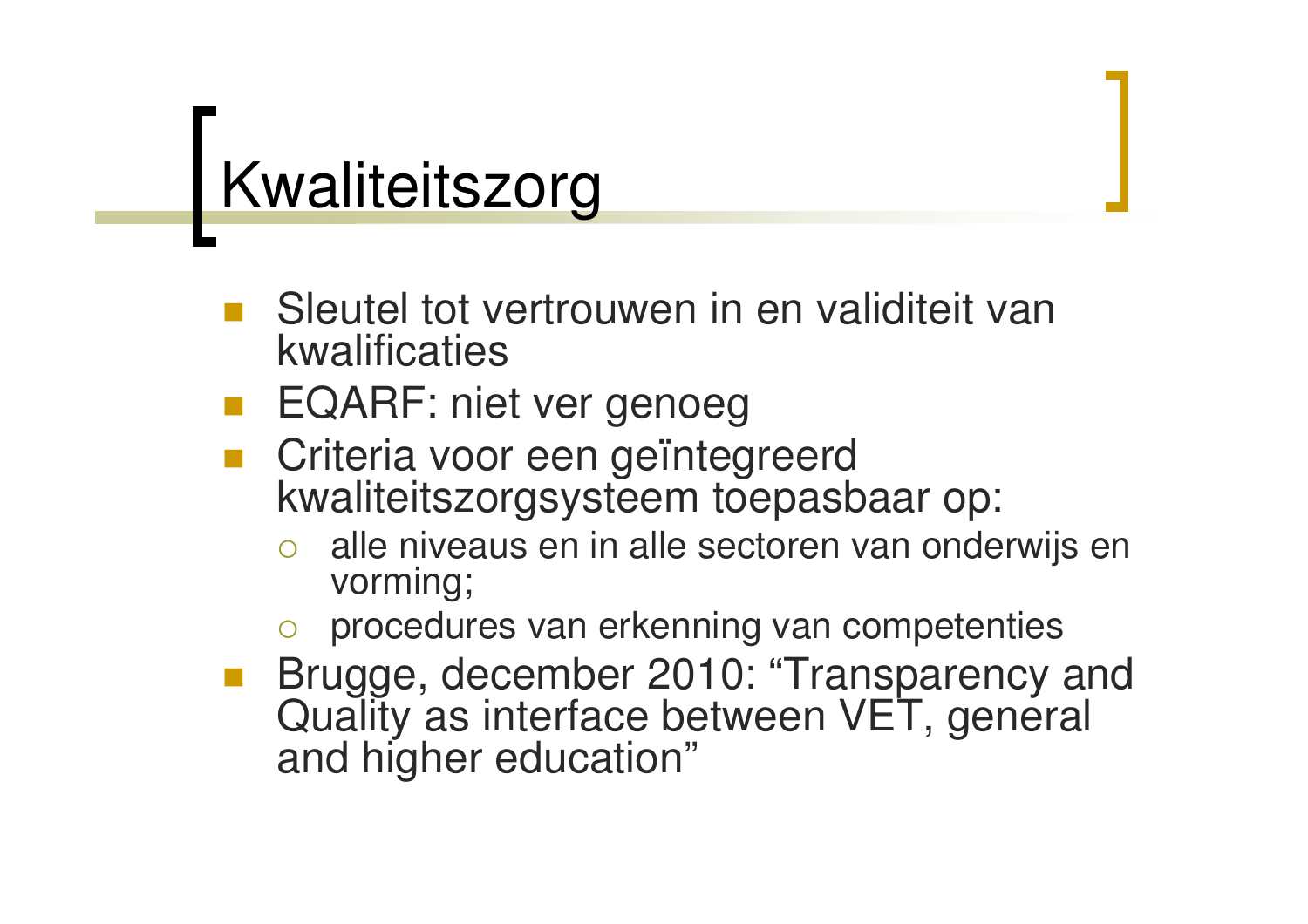## Loopbaanplanning

- Begeleiding die levensloop omspant
- Hoger gekwalificeerden:
	- $\Omega$ Inzetbaarheid in verschillende contexten
	- $\bigcap$ Reflectie over carrièremogelijkheden en nodige training
- → Beter uitgerust om met onzekerheden om te gaan
- m, Lager gekwalificeerden weerbaar maken
- $\rightarrow$  Kwalificaties op alle kwalificatieniveaus: voldoende plaats voor generieke competenties, verantwoordelijkheid en autonomie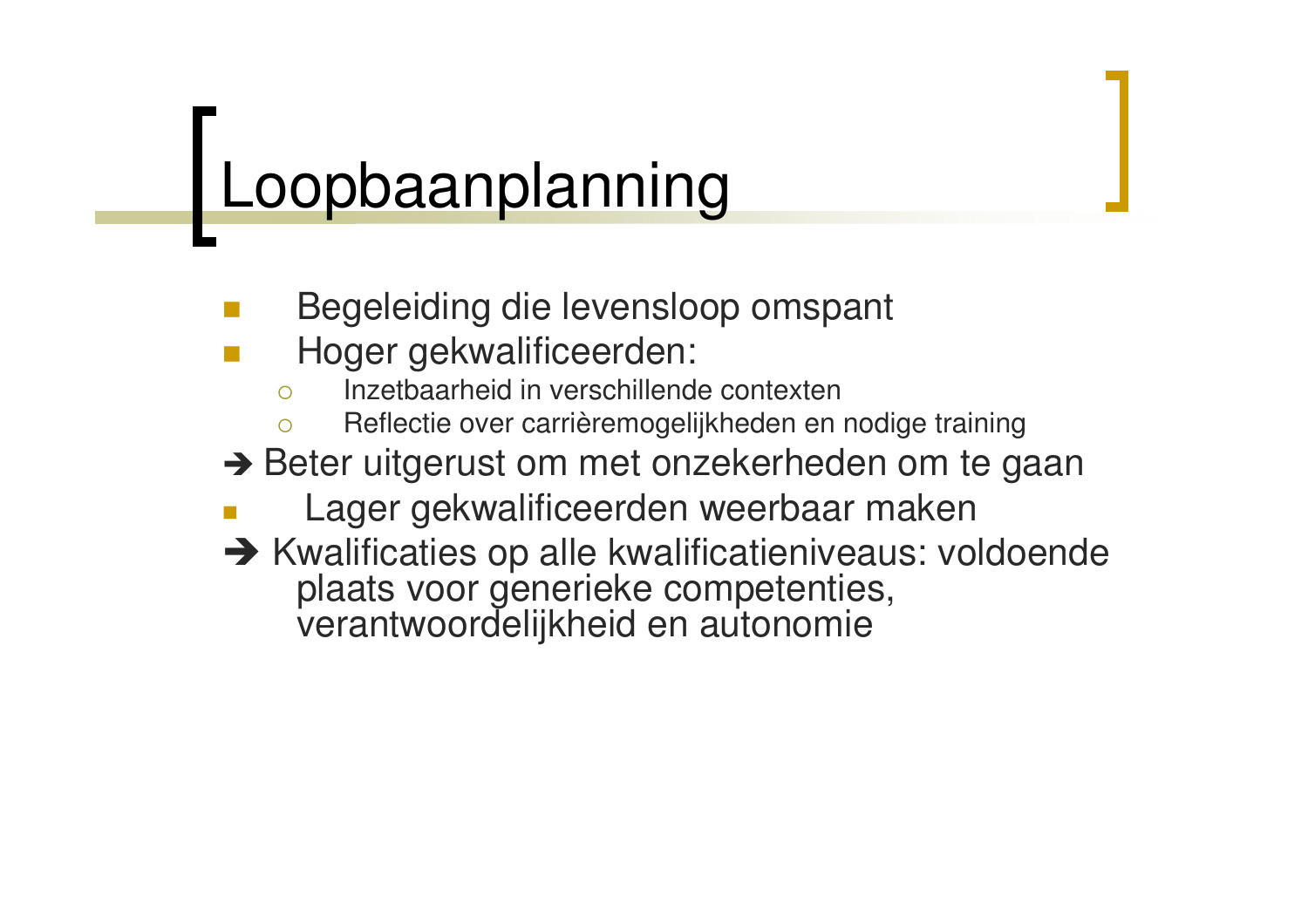### Communicatie

- Kwalificaties, leerresultaten en kwalificatieraamwerken: voorwerp van gespecialiseerde discussies
- Ruimer publiek betrekken
- Klemtoon op sociale relevantie en uitdagingen